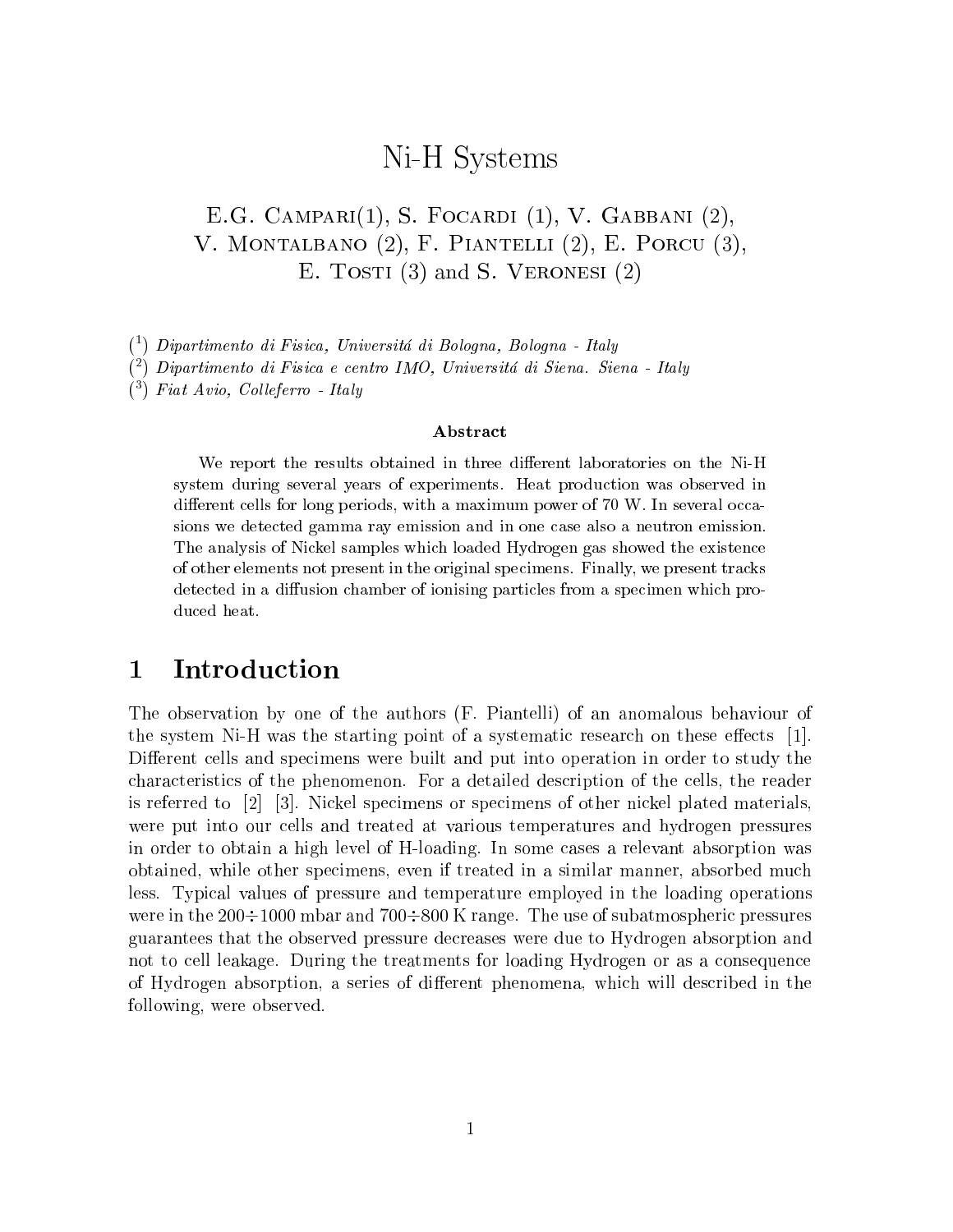

Figure 1: Two pressure shocks causing the sample temperature increase (Termocouple Tc1, figure 1b of reference  $[2]$ ).

#### 2Heat production

Apart from the first experiment, whose results are reported in  $[1]$ , where a heat production effect was deduced by measuring the specimen temperature, in all subsequent experiments heat production was measured with reference to the temperature of the external walls of the cells. In practice, in an initial phase the cell was calibrated: a curve describing the temperature difference between external cell walls and room vs. input power was obtained in equilibrium conditions at a low Hydrogen pressure (200 mbar).

This curve can be approximated as linear in a range of the order of a hundred degrees kelvin and used to calculate the heat exchanged on the basis of the Newton law of convection. The total thermal power emitted from the cell can thus be deduced from a measurement of two temperatures: the wall and the room temperature. Whenever the difference of the two, for a given input power, is above the calibration curve, there must be a power excess coming from inside the cell. In practice the horizontal distance of a point from the curve gives the value of the produced power, as can be seen for example in figure 6 of reference  $\lceil 2 \rceil$ . The apparatus sensitivity to heat production is of the order of a few watts. For this reason we could not observe an eventual excess power production below that a threshold. Usually, the heat production is triggered by a thermal or pressure shock, consisting of a sudden change of input power or of the inside pressure, as shown for example in figure 1. The initial temperature decrease observed in correspondence of pressure jumps is caused by drawing into the sample region of low temperature hydrogen. The successive increase of equilibrium temperature puts in evidence a power production.

For the best case, we obtained an excess peak power up to 70 W, with an average over a period of 10 months of 40 W. During that period of time it was also possible to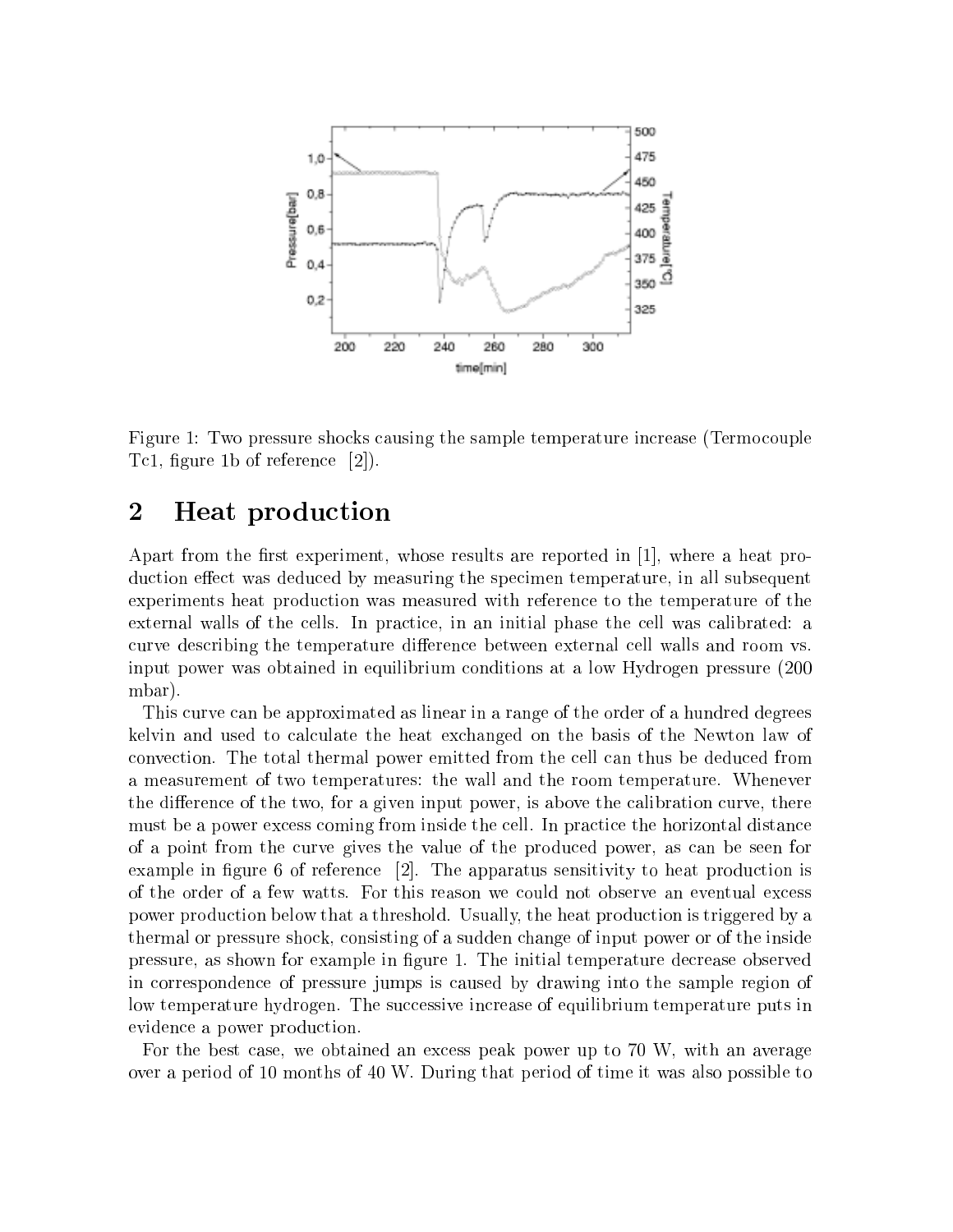

Figure 2: HpGe spectra of activated and not activated Gold. Details of the region around 412 keV are shown in the insert.

stop (typically with an inverse shock) and resume heat production many times. The overall energy production, corresponding in the two best cases [2] to an amount of 600 MJ and 900 MJ, respectively, cannot be explained by chemical reactions because of the low quantity of materials inside the cells. In other shorter experiments, lasting not more than one month, a power production of the order of tents watts was obtained.

#### 3Neutron emission

Thanks to the long period of heat production of some of the cells it was possible to search for radiation coming from the system, which would be a proof of nuclear reactions occurring inside the cells. In one case alone, we detected neutron emission. This was associated with a spontaneous increase of about 10 W of the power emission, which was kept constant by decreasing the input power. As reported in detail in  $\left[4\right]$ two methods were used to detect neutrons: one based on the activation of a Gold sheet, the other consisting of counting the neutrons by means of 3He detectors. The activation method is based on the high thermal neutron capture cross section by 197Au, which turns into <sup>198</sup>Au. This last isotope decays into an excited state of <sup>198</sup>Hg with a 2.7 day hal
ife. A 411.8 keV gamma ray is emitted in the decay to the ground state of  $198$ Hg. A 5.1x2.4x0.06 cm<sup>3</sup> Gold sheet placed inside a paraffin box was left for 12 days near the cell emitting neutrons. Successively, the sheet was placed above a HpGe detector and the 411.8 keV gamma rays were recorded. The spectrum obtained is shown in figure 2. In the same figure we report in order to exclude effects from cosmic neutrons, the spectrum recorded after the sheet container was kept 12 days 10 m far from the cell. For comparison with the effect produced by an Am-Be neutron source of known strength, it was possible to deduce the intensity of the neutron flux coming from the cell, which resulted in about 6000 neutrons/second. During the same period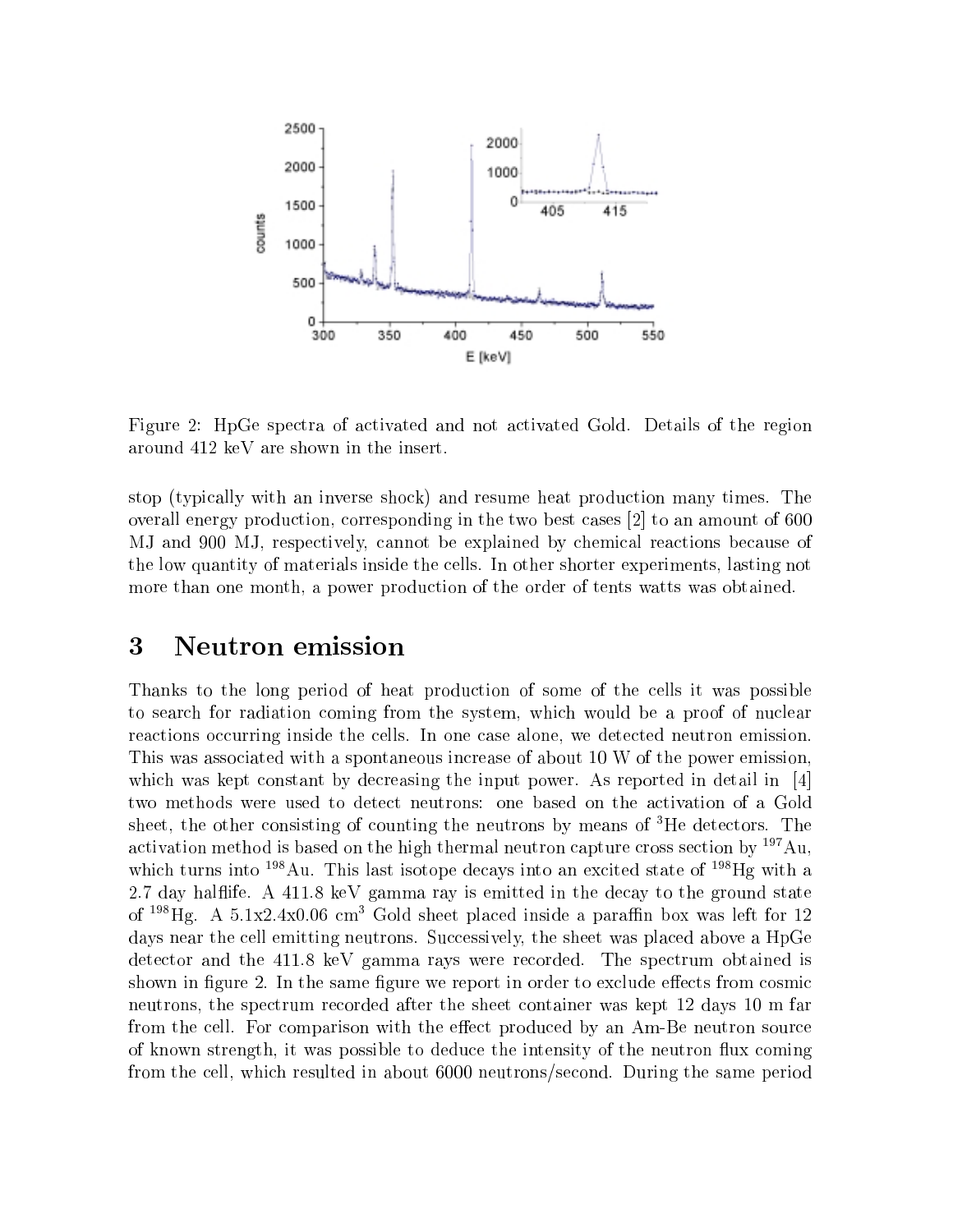

Figure 3: Two consecutive weekly averages of 12000 s NaI spectra, and (lower curve) their difference.

two  ${}^{3}$ He counters with paraffin and cadmium shielding were placed one near the cell, the other 10 m far away from the cell. Thank to a calibration with the Am-Be source, the counting difference between them permitted us to determine a flux of about 110 neutrons/second from the cell. The apparent disagreement between the two figures can be explained by the time distribution of the neutrons impinging on the near counter, which shows a characteristic arrival in short bursts  $[4]$ . Later on, the neutron flux died away. For a period of three months it was monitored by three <sup>3</sup>He counters placed near the cell. Data referring to this period, on subtracting the background, give a flux of 2-5 neutrons/seconds. Successively, the heat production was stopped and so did neutron emission. Considering the overall power emitted from the cell and an energy of the order of 1 MeV for each neutron emitted, the ratio between the number of neutron observed and the number of neutron expected is of the order of  $10^{-11}$ .

#### 4Gamma emission

Another important proof of the existence of nuclear reactions is the emission of gamma rays from the samples. They were measured mainly by means of NaI detectors and also with the use of a HpGe detector. They occurred during periods of cell operation in various experiments. Figure 3 shows two NaI spectra. Each represents the average of 50 runs each lasting 12000 sacquired consecutively. In addition to peaks due to natural background, an extra peak whose energy of  $665\pm1$  keV was measured with a HpGe detector is visible. The 665 keV peak intensity increased with time, as evidenced by the reported difference between the two spectra.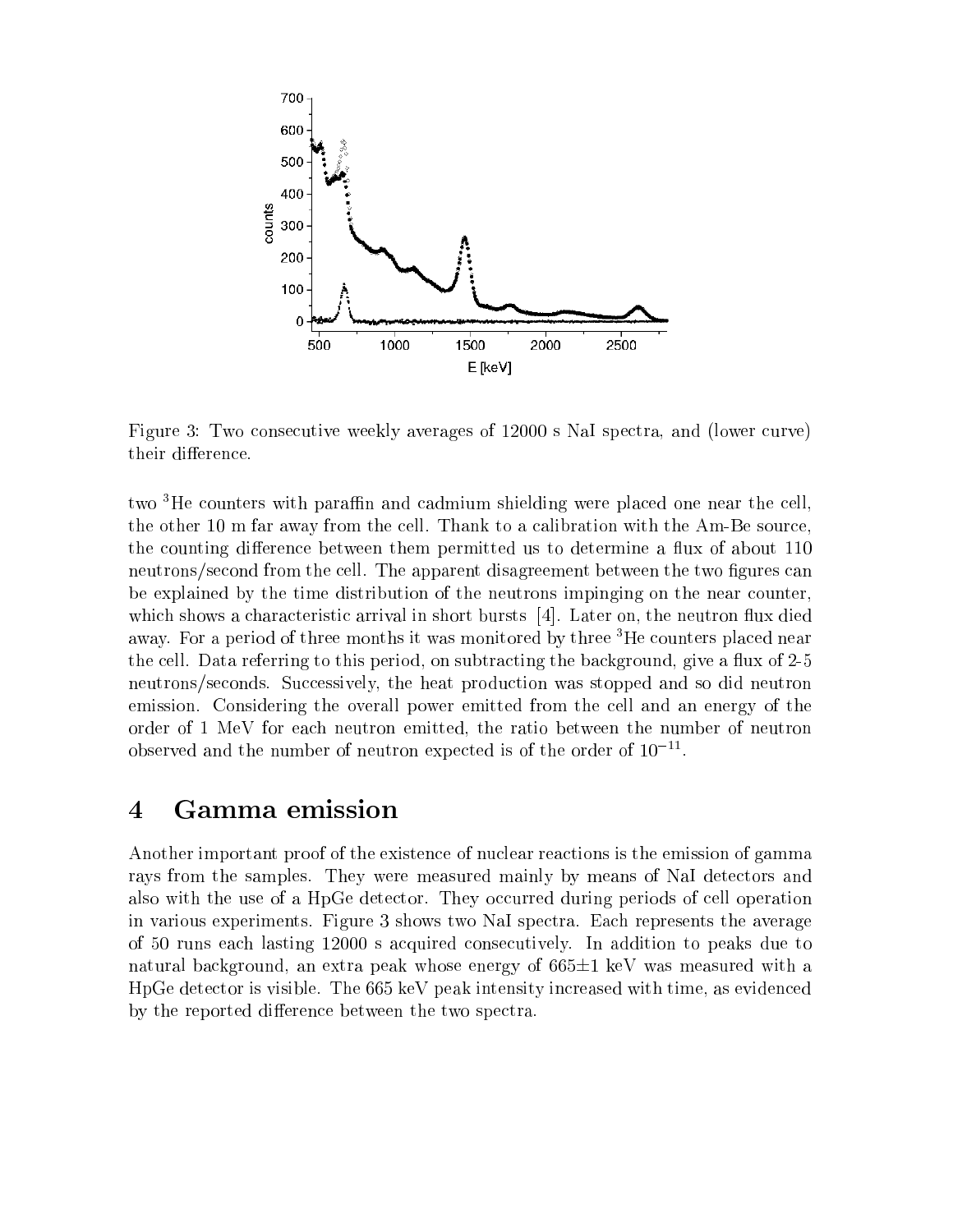

Figure 4: Two tracks from a sample which produced energy.

#### 5Charged particle emission

The specimen which produced up to 70 watts, at the end of the experiment was extracted from the cell. Two months later it was placed in a diffusion chamber, borrowed from a student laboratory. As shown in figure 4, tracks coming from the sample appeared. The strong ionisation and the absence of straggling allows us to exclude electrons as responsible for the tracks. Unfortunately, this simple kind of chamber cannot be used to make a quantitative and precise measurement. Nevertheless, on having observed tracks of length up to 9 cm,  $\alpha$  particles can also be ruled out. In fact  $\alpha$  particles of this range would have an energy of about 20 MeV, which is too high for  $\alpha$  emission from known radioactive elements.

#### 6Surface analysis

A surface analysis of the specimens after conclusion of their treatments in the cells was done on some of the first samples [5] and later systematically. These studies were performed by means of a SEM microscope with EDX probe. This analysis was suggested by the observation that those samples which produced energy had a different surface appearance with respect to that at the beginning of the experiment. The surface appeared corroded and sometimes little spots were present. The results of these analysis can be summarised as follows. Whenever there was heat production or a sensible Hydrogen loading, elements not previously detectable by SEM were detected on the surface. These elements are usually found in little spots or in the corroded regions. We found F, Na, Mg, Al, Si, P, S, Cl, K, Ca, Cr, Mn, Fe, Cu, Zn. Apart light elements, not detectable by SEM, we found in practice, with the exception of Sc, Ti, V and Co, all the elements lighter than Ni, plus Cu and Zn. In each spot only some of these were detected, but their EDX signal was in some cases even stronger than that of Nickel. The proportion of the elements changes from place to place. Other